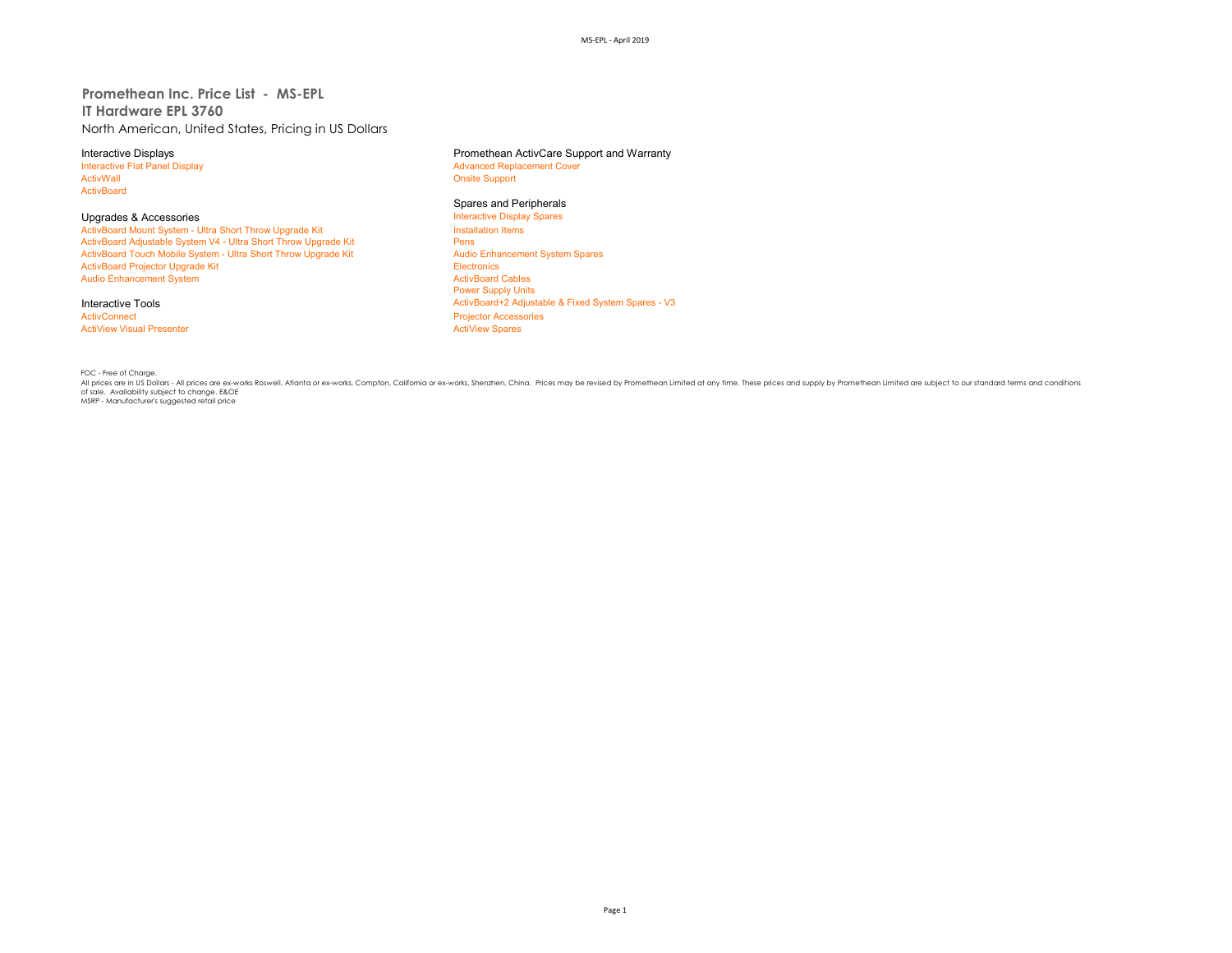### Interactive Displays

| 1.11         |                     |                            |       |         |  |
|--------------|---------------------|----------------------------|-------|---------|--|
| Product Code | <b>Product Name</b> | <b>Product Description</b> | MSRP. | $MS-FP$ |  |
|              |                     |                            |       |         |  |

# Interactive Flat Panel Display

| $VTP-65$     | ActivPanel 65"                         | ActivPanel 65" - 1 x Pen & cable pack included. ActivInspire Professional Edition available FOC                                                                                      | \$3,209  | \$2,022 |
|--------------|----------------------------------------|--------------------------------------------------------------------------------------------------------------------------------------------------------------------------------------|----------|---------|
| VTP2-75-4K   | <b>ActivPanel i-Series 75"</b>         | ActivPanel i-Series 75" - 1 x Pen & cable pack included. ActivInspire Professional Edition available FOC                                                                             | \$6,069  | \$3,641 |
| AP6-75A-4K   | ActivPanel 75" 4K + ActivConnect OPS-G | ActivPanel 75" 4K with ActivConnect OPS-G - 2 x Pen, Vesa Mount & cable pack included. ActivInspire Professional Edition available FOC                                               | \$7,139  | \$4,855 |
| AP6-86A-4K   | ActivPanel 86" 4K + ActivConnect OPS-G | ActivPanel 86" 4K with ActivConnect OPS-G - 4 x Pen, Vesa Mount & cable pack included. ActivInspire Professional Edition available FOC                                               | \$10,209 | \$6.942 |
| AP6-75W-4K   | ActivPanel 75" 4K + OPS-M (no OS)      | ActivPanel 75" 4K with Promethean OPS-M (no OS preinstalled) and ActivConnect-G - 2 x Pen, Vesa Mount & cable pack included.<br>ActivInspire Professional Edition available FOC      | \$8,389  | \$5,705 |
| AP6-86W-4K   | ActivPanel 86" 4K + OPS-M (no OS)      | ActivPanel 86" 4K with Promethean OPS-M (no OS preinstalled) and ActivConnect-G - 2 x Pen, Vesa Mount & cable pack included.<br>ActivInspire Professional Edition available FOC      | \$11,459 | \$7,792 |
| AP6-75WS-4K  | ActivPanel 75" 4K + OPS-M (Win 10)     | ActivPanel 75" 4K with Promethean OPS-M (Win 10 loT preinstalled) and ActivConnect-G - 2 x Pen, Vesa Mount & cable pack included.<br>Activinspire Professional Edition available FOC | \$8,609  | \$5,854 |
| AP6-86WS-4K  | ActivPanel 86" 4K + OPS-M (Win 10)     | ActivPanel 86" 4K with Promethean OPS-M (Win 10 loT preinstalled) and ActivConnect-G - 2 x Pen, Vesa Mount & cable pack included.<br>Activinspire Professional Edition available FOC | \$11,679 | \$7,942 |
| AP7-U65-NA-1 | <b>ActivPanel Nickel 65"</b>           | ActivPanel Nickel 65" - 1 x Pen. Vesa Mount, WIFI Module & cable pack included. ActivInspire Professional Edition available FOC                                                      | \$2.999  | \$2,039 |
| AP7-U75-NA-1 | <b>ActivPanel Nickel 75"</b>           | ActivPanel Nickel 75" - 1 x Pen, Vesa Mount, WIFI Module & cable pack included. ActivInspire Professional Edition available FOC                                                      | \$5,859  | \$3,984 |
| AP7-U86-NA-1 | <b>ActivPanel Nickel 86"</b>           | ActivPanel Nickel 86" - 1 x Pen, Vesa Mount, WIFI Module & cable pack included. ActivInspire Professional Edition available FOC                                                      | \$8,929  | \$6,072 |
| AP7-B70-NA-1 | <b>ActivPanel Titanium 70"</b>         | ActivPanel Titanium 70" - 4 x Pen, Vesa Mount, WIFI Module & cable pack included. ActivInspire Professional Edition available FOC                                                    | \$5,709  | \$3,882 |
| AP7-B75-NA-1 | <b>ActivPanel Titanium 75"</b>         | ActivPanel Titanium 75" - 4 x Pen, Vesa Mount, WIFI Module & cable pack included. ActivInspire Professional Edition available FOC                                                    | \$7,139  | \$4,855 |
| AP7-B86-NA-1 | <b>ActivPanel Titanium 86"</b>         | ActivPanel Titanium 86" - 4 x Pen, Vesa Mount, WIFI Module & cable pack included. ActivInspire Professional Edition available FOC                                                    | \$9,929  | \$6,752 |
| APTMS-3      | <b>ActivPanel Mobile Stand</b>         | ActivPanel Mobile Stand - For use with current & previous versions of ActivPanel *                                                                                                   | \$859    | \$584   |
| AP86ASF      | Adj Mount Flr System                   | Adjustable Wall Mount System with Floor Support for use with ActivPanel V5 86"Panel                                                                                                  | \$1,437  | \$977   |
| AP86ASW      | <b>Adi Mount System</b>                | Adjustable Wall Mount System for use with ActivPanel V5 86" Panel.                                                                                                                   | \$1,078  | \$733   |
| AP70ASW      | Adi Mount System 70" APT2              | Adjustable Wall Mount System for 70" ActivPanel Touch 2                                                                                                                              | \$1,078  | \$733   |
| AP70ASF      | Adi Mount Fir System 70" APT2          | Adiustable Wall Mount System with Floor Support for 70" ActivPanel Touch 2                                                                                                           | \$1,437  | \$977   |
| AP70ASM      | Mobile Adj System 70" APT2             | Mobile Adjustable Stand System for 70" ActivPanel Touch 2                                                                                                                            | \$1,977  | \$1,344 |
| AP75ASM      | Mobile Adj System 75" AP               | Mobile Adjustable Stand System for 75" ActivPanel                                                                                                                                    | \$1,977  | \$1,344 |
| AP-WALLMNT   | VTP-65 Wall Mount bracket              | VTP-65 Wall Mount bracket                                                                                                                                                            | \$99     | \$67    |

#### ActivBoard

| AB10T88D    | ActivBoard 10Touch 88 Dry Erase | ActivBoard 10Touch Range 88" Dry Erase electronic interactive whiteboard. ActivInspire Professional Edition available FOC.       | \$1,859 | \$1.264           |
|-------------|---------------------------------|----------------------------------------------------------------------------------------------------------------------------------|---------|-------------------|
| AB10T78D    | ActivBoard 10Touch 78 Dry Erase | ActivBoard 10Touch Range 78" Dry Erase electronic interactive whiteboard. ActivInspire Professional Edition available FOC.       |         | $$1,569$ $$1,067$ |
| <b>AW88</b> | ActivWall 88                    | ActivWall 88 electronic interactive whiteboard with speakers & 2 x Diaital Pen. ActivInspire Professional Edition available FOC. | \$2.709 | \$1,842           |

### ActivBoard Upgrades & Accessories

| .            | .                   |                            |              |        |
|--------------|---------------------|----------------------------|--------------|--------|
| Product Code | <b>Product Name</b> | <b>Product Description</b> | <b>AASPP</b> | MS-FPI |
|              |                     |                            |              |        |

|              | ActivBoard Mount System - Ultra Short Throw Uparade Kit         |                                                                                                                                                 |         |         |
|--------------|-----------------------------------------------------------------|-------------------------------------------------------------------------------------------------------------------------------------------------|---------|---------|
| ABMTSUPG-UST | Mount Uparade Kit - UST                                         | ActivBoard Mount with DLP ultra short throw projector - Wallbox not included. For use with both current and previous versions of 64", 78", 87", | \$2.279 | \$1,550 |
|              |                                                                 | 88", 95" ActivBoard & ActivWall 88                                                                                                              |         |         |
|              |                                                                 |                                                                                                                                                 |         |         |
|              | ActivBoard Adjustable System V4 - Ultra Short Throw Uparade Kit |                                                                                                                                                 |         |         |
| ABASUPG-UST  | Adjustable Upgrade Kit - UST                                    | ActivBoard Adjustable Stand with DLP ultra short throw projector - For use with all sizes of 300 and 500 ranges and all variants of ActivBoard  | \$4,709 | \$3,202 |
|              |                                                                 | Touch 88" only.                                                                                                                                 |         |         |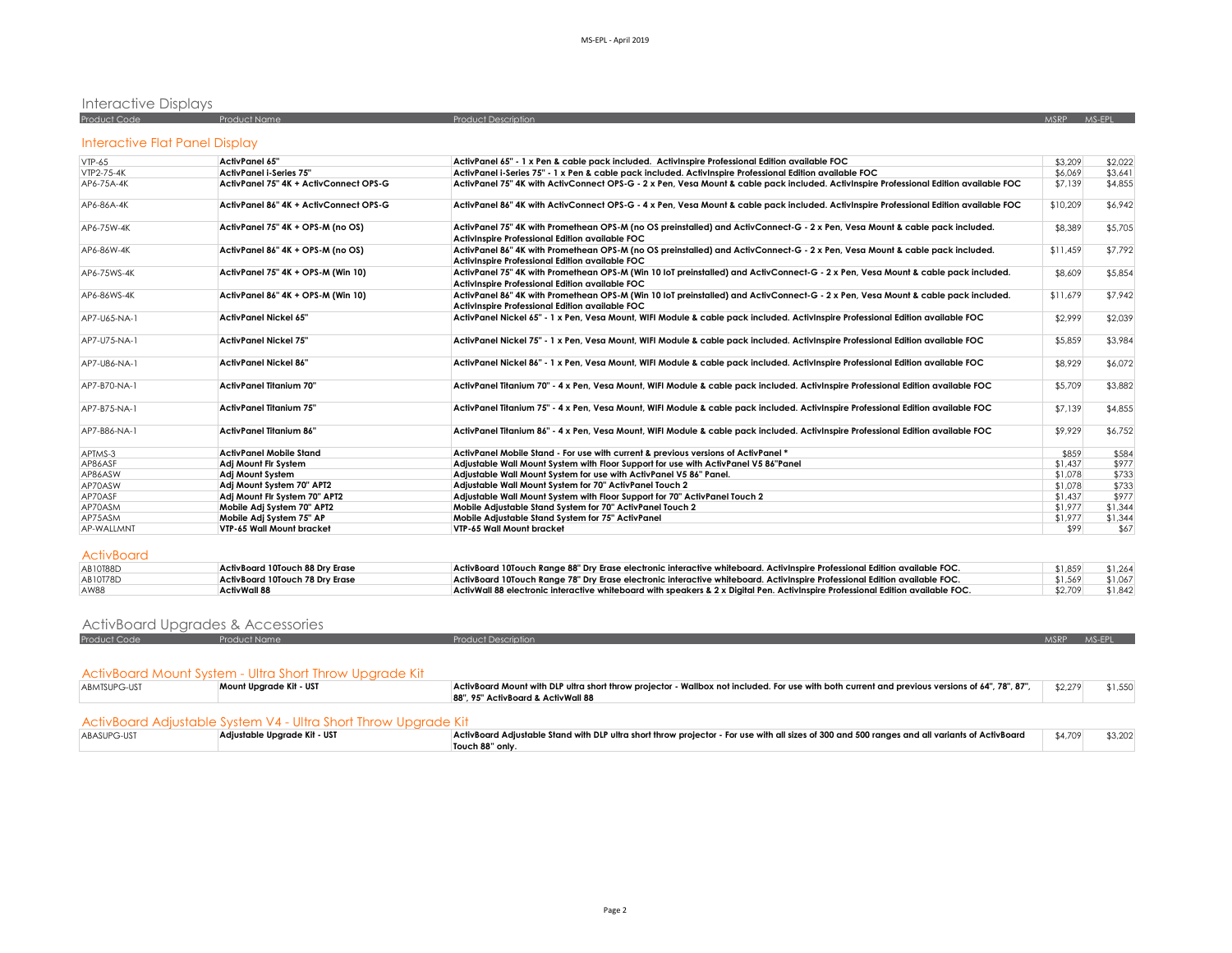# ActivBoard Upgrades & Accessories

### ActivBoard Projector Upgrade Kit

| ABKIT-MSV4-UST2  | AB Mobile V4 Stand Retrofit Kit UST-P2           | Retrofit kit for installation of UST-P2 projector on V4 (EST) mobile stand. Includes UST-P2 projector and ABMS-UST2              | \$2,859 | \$1,944 |
|------------------|--------------------------------------------------|----------------------------------------------------------------------------------------------------------------------------------|---------|---------|
| ABKIT-AFSV3-UST2 | AB Fixed-Adjustable V3 Stand Retrofit Kit UST-P2 | Retrofit kit for installation of UST-P2 projector on V3 Fixed and Adjustable stands. Includes UST-P2 projector and UST2-Plate    | \$2,139 | \$1,455 |
| ABKIT-AFSV4-UST2 | AB Fixed-Adjustable V4 Stand Retrofit Kit UST-P2 | Retrofit kit for installation of UST-P2 projector on V4 Fixed and Adjustable stands. Includes UST-P2 projector and ABAFS-UST-KIT | \$2,209 | \$1,502 |

#### Audio Enhancement System

| ASB-40-2 | : Promethean ActivSoundBar | - Promethean ActivSoundBar - For use with current versions of ActivBoard Touch & ActivPanel Range. Mounting brackets included. | \$219 | -147 |  |  |  |  |
|----------|----------------------------|--------------------------------------------------------------------------------------------------------------------------------|-------|------|--|--|--|--|
|          |                            |                                                                                                                                |       |      |  |  |  |  |

### Interactive Tools

| Product Code         | <b>Product Name</b>                   | <b>Product Description</b>                                                              | <b>MSRP</b> | MS-EPL  |
|----------------------|---------------------------------------|-----------------------------------------------------------------------------------------|-------------|---------|
|                      |                                       |                                                                                         |             |         |
| <b>ActivConnect</b>  |                                       |                                                                                         |             |         |
| <b>PRM-CHROMEBOX</b> | <b>Promethean Chromebox</b>           | Promethean Chromebox                                                                    | \$499       | \$339   |
| ACON1-G              | <b>ActivConnect G-Series</b>          | <b>ActivConnect G-Series collaboration device</b>                                       | \$289       | \$197   |
| ACON1-OPS            | <b>ActivConnect OPS</b>               | AP PC for Android ACON1-OPS                                                             | \$289       | \$197   |
| OPS2-5P8R256S        | Promethean OPS-M (no OS preinstalled) | Open Pluggable Specification Mini PC (No OS preinstalled) for use with ActivPanels      | \$1,499     | \$1,019 |
| OPS2-5P8R256S-WIN    | OPS-M (Win10 IoT)                     | Open Pluggable Specification Mini PC (with Win10 preinstalled) for use with ActivPanels | \$1,709     | \$1.162 |

#### ActiView Visual Presenter

| AV324 | ActiView 324 Visual Presenter<br>. | $\cdots$<br>v 324 Visual Presenter<br>ActiView | \$799 |  |
|-------|------------------------------------|------------------------------------------------|-------|--|
|       |                                    |                                                |       |  |

#### **Notes**

\* Pricing applies to 48 contiguous US States only.

# Promethean ActivCare Support and Warranty

| Product Code                      | Product Name                       | <b>Product Description</b>                                                                      | <b>MSRP</b> | MS-EPL |
|-----------------------------------|------------------------------------|-------------------------------------------------------------------------------------------------|-------------|--------|
| <b>Advanced Replacement Cover</b> |                                    |                                                                                                 |             |        |
| ABT5YRARC                         | <b>ActivBoard Touch 5 Year ARC</b> | ActivBoard Touch range - Enhancement, Advanced Replacement Cover, 5 Years                       | \$169       | \$115  |
| APL5YRARC                         | ActivPanel (Large) 5 Year ARC      | ActivPanel Large (size 80"+) - Extension, Advanced Replacement Cover, 5 years                   | \$329       | \$224  |
| APM5YRARC                         | ActivPanel (Medium) 5 Year ARC     | ActivPanel Medium (size up to & including 79") - Extension, Advanced Replacement Cover, 5 years | \$219       | \$149  |
| PRJ5YRARC                         | Projector 5 Year ARC               | Projector range - Extension & Enhancement, Advanced Replacement Cover, 5 years                  | \$109       | \$74   |

#### Onsite Support

| ABI5YROSS        | ActivBoard Touch 5 Year OSS    | ActivBoard Touch range - Enhancement, On Site Support, 5 Years                       | \$429 | \$292 |
|------------------|--------------------------------|--------------------------------------------------------------------------------------|-------|-------|
| APL5YROSS        | ActivPanel (Large) 5 Year OSS  | ActivPanel Large (size 80"+) - Extension, On Site Support, 5 Years                   | \$539 | \$367 |
| APM5YROSS        | ActivPanel (Medium) 5 Year OSS | ActivPanel Medium (size up to & including 79") - Extension, On Site Support, 5 years | \$359 | \$244 |
| <b>PRJ5YROSS</b> | Projector 5 Year OSS           | <b>Projector 5 Year OSS</b>                                                          | \$289 | \$197 |

#### Notes

<sup>1</sup> OSS available in 48 contiauous US states Please refer to Warranty at a Glance Matrix for applicable countries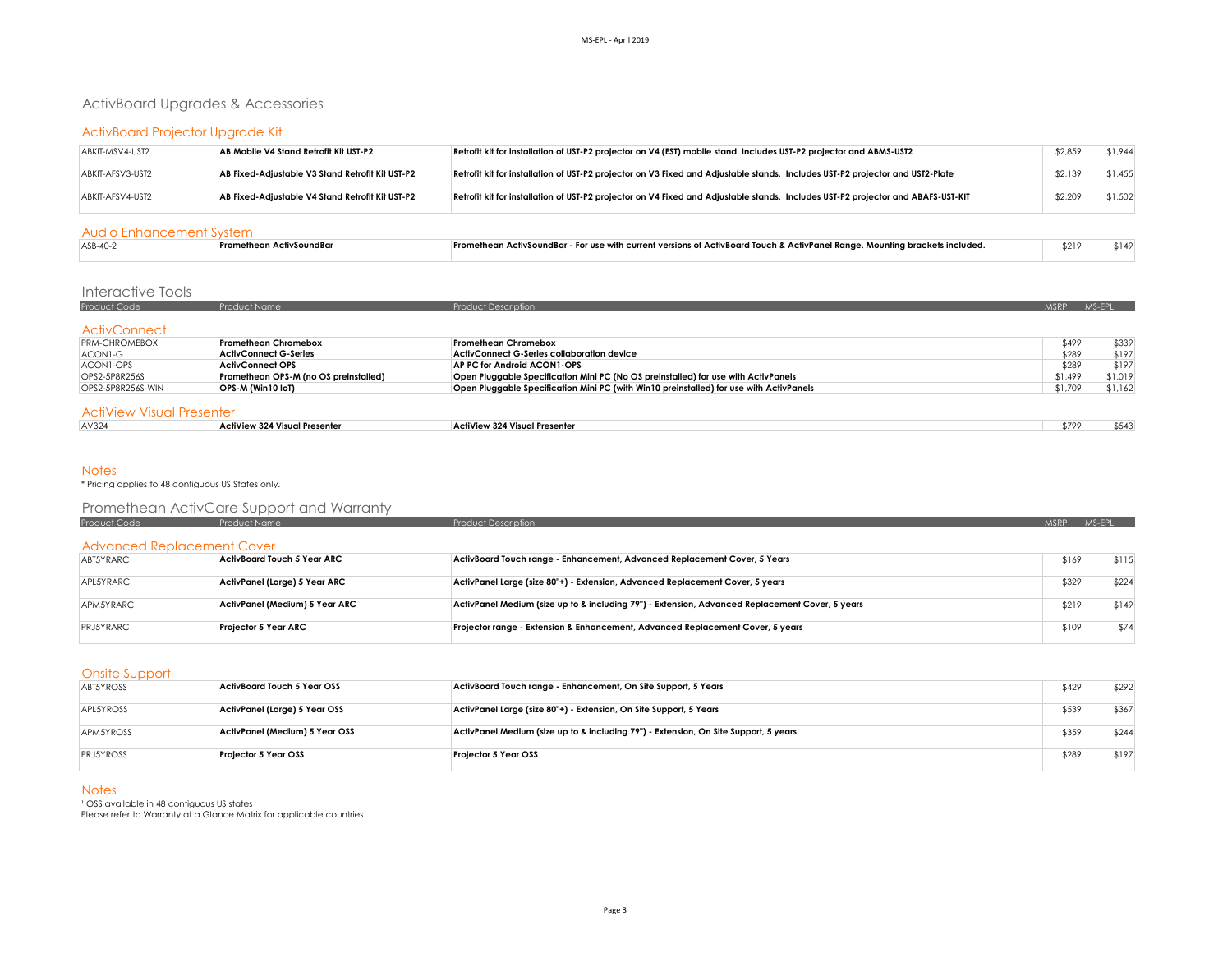# Spares and Peripherals

| Product Code               | <b>Product Name</b>                | <b>Product Description</b>                                      | <b>MSRP</b> | MS-FPI |
|----------------------------|------------------------------------|-----------------------------------------------------------------|-------------|--------|
| Interactive Display Spares |                                    |                                                                 |             |        |
| ACON1-G-REMOTE             | <b>ActivConnect G-Series</b>       | ActivConnect G-Series collaboration device                      | \$20        | \$14   |
| AP-REMOTE-CONTROL          | <b>ActivPanel Remote</b>           | Remote control for ActivPanel versions 5-6 & i-Series           | \$12        | \$8    |
| APT2-REMOTE                | <b>ActivPanel Touch Remote</b>     | Remote control for ActivPanel Touch - For use with versions 1-3 | \$19        | \$13   |
| AP4F-REMOTE                | <b>ActivPanel Remote</b>           | Remote control for ActivPanel 70" & 80"                         | \$19        | \$13   |
| AP-ACC-HOLDER              | <b>ActivPanel Accessory Holder</b> | <b>ActivPanel Accessory Holder for AP5/AP6</b>                  |             | \$6    |
| AP-ERASER                  | <b>ActivPanel Eraser</b>           | ActivPanel Eraser for AP5/AP6                                   |             | \$6    |

#### Installation Items

| ASB-40-2-BRKT-KIT | ASB-40 Uparade Bracket Kit       | For use with ASB-40 when mounting on an ActivBoard 10T or V5 70" panel. Not required to be purchased seperately for ActivPanel 75"+       |      |      |
|-------------------|----------------------------------|-------------------------------------------------------------------------------------------------------------------------------------------|------|------|
| DR-5762064        | Wall hanaina bracket 300/300 Pro | Wall hanging bracket kit for 300 & 300 Pro Range ActivBoard - Contains 4 brackets                                                         | \$19 | \$13 |
| AB10T-ADJ-BRKT    | <b>AB10T Lower Bracket</b>       | Lower bracket kit (x2 brackets) – needed when upgrading to a 10T board for use with Fixed, Adjustable and Mobile stands - not required to |      |      |
|                   |                                  | upgrade mount systems                                                                                                                     |      |      |
| AB-TOUCH-BRKT-KIT | ActivBoard Touch Bracket Kit     | ActivBoard Touch Bracket Kit (Touch Boards Only)                                                                                          |      | \$13 |
|                   |                                  |                                                                                                                                           |      |      |
|                   |                                  |                                                                                                                                           |      |      |

#### Audio Enhancement System Spares

| ASB-40-RC | ActivSoundBar Remote Control | Remote control for Promethean ActivSoundBar |  |  |
|-----------|------------------------------|---------------------------------------------|--|--|
|           |                              |                                             |  |  |

# Spares and Peripherals

| <b>Product Code</b> | Product Name                      | <b>Product Description</b>                                                                                                            | <b>MSRP</b> | MS-EPL |
|---------------------|-----------------------------------|---------------------------------------------------------------------------------------------------------------------------------------|-------------|--------|
| Pens                |                                   |                                                                                                                                       |             |        |
| AP6-PEN-2           | ActivPanel V6 86" Pen (Thin nib)  | Spare pen for ActivPanel V6 86" (Thin nib)                                                                                            | \$15        | \$10   |
| AP6-PEN-5           | ActivPanel V6 86" Pen (Thick nib) | Spare pen for ActivPanel V6 86" (Thick nib)                                                                                           | \$15        | \$10   |
| AP6-PEN-4           | ActivPanel V6 Pen (Non 86")       | Spare pen for ActivPanel V6 for the 65", 70" & 75"                                                                                    | \$15        | \$10   |
| AP5-PEN-4K          | ActivPanel Pen                    | Spare Pen for use with ActivPanel version 5 4k only                                                                                   | \$15        | \$10   |
| AP5-PEN             | ActivPanel Pen                    | Spare Pen for use with ActivPanel version 5 (not for use with 4k)                                                                     | \$15        | \$10   |
| VTP-PEN             | i-Series Pen                      | ActivPanel i-Series Pen                                                                                                               | \$15        | \$10   |
| PEN4NIBS2-100       | <b>ActivPen 4 nibs</b>            | Pack of 100 nibs for ActivPen 4 with manufacturing date stamp of 11 October 2010 onwards                                              | \$179       | \$122  |
| PEN4NIBS-100        | ActivPen 4 nibs                   | Pack of 100 nibs for ActivPen 4 with manufacturing date stamp of 10 October 2010 or earlier                                           | \$179       | \$122  |
| ABR-AP-PEN-NIBS     | <b>Digital Pen Nibs</b>           | Pack of nibs for use with ActivPanel and ActivBoard Touch Digital Pen                                                                 | \$7         | \$5    |
| AW-TEACHER-PEN      | <b>AW Teacher Pen</b>             | ActivWall Teacher Pen - For use with all variants of ActivWall                                                                        | \$49        | \$33   |
| AB-STY              | <b>ActivPanel Stylus</b>          | <b>Replacement for ActivPanel Stylus</b>                                                                                              | \$7         | \$5    |
| AW-STUDENT-PEN-1    | AW Student Pen 1                  | ActivWall Student Pen - For use with all variants of ActivWall. Performs as the second pen, after the Teacher Pen,                    | \$49        | \$33   |
| AW-STUDENT-PEN-2    | AW Student Pen 2                  | ActivWall Student Pen - For use with ActivWall 102 & ActivWall 135 as a 3rd pen.                                                      | \$49        | \$33   |
| ACTIVPEN4S3-2-BK    | Student ActivPen 50 - 2 Pack      | Student ActivPen 50. Cordless battery-free pen for ActivBoard - For use with 100, 300, 300 Pro & 500 Pro Range                        | \$139       | \$95   |
| AW-STUDENT-PEN-3    | AW Student Pen 3                  | ActivWall Student Pen - For use with ActivWall 135 as a 4th pen.                                                                      | \$49        | \$33   |
| AP-PEN-2            | <b>ActivBoard Pen</b>             | ActivBoard Digital Pen - For use with ActivBoard 10 Touch Range only                                                                  | \$110       | \$75   |
| ACTIVPEN4T3-2-BK    | Teacher ActivPen 50 - 2 Pack      | Teacher ActivPen 50. Cordless battery-free pen for ActivBoard - For use with 100, 300, 300 Pro & 500 Pro Range                        | \$109       | \$74   |
| ACTIVPEN4T3-10      | Teacher ActivPen 50 - 10 Pack     | Teacher ActivPen 50. Cordless battery-free pen for ActivBoard - For use with 100, 300, 300 Pro & 500 Pro Range                        | \$419       | \$285  |
| PEN3NIBS-100        | ActivPen 3 nibs                   | Pack of 100 nibs for ActivPen 3                                                                                                       | \$39        | \$27   |
| ARAAC2PENSET        | ActivArena spare pen set          | ActivArena Spare pen set. Cordless battery-free pen for ActivBoard - Set comprises 1 teacher & 1 student ActivArena Pen. For use with | \$89        | \$61   |

### ActivBoard Cables

| CB-5883067            | USB Cable - 3 Metre           | 3 metre USB cable - For use with 100, 300, 300 Pro & 500 Pro Range ActivBoard & ActivPanels |  |
|-----------------------|-------------------------------|---------------------------------------------------------------------------------------------|--|
| AB-TOUCH-5M-USB-CABLE | ActivBoard Touch 5m USB Cable | ActivBoard Touch 5m USB Cable (Touch Boards Only)                                           |  |

## Power Supply Units

| <b>ACTIVUNIVPSU2</b>   | ActivSlate/ActivBoard PSU     | Power supply unit with mains lead (power cable) for ActivSlate 2.4, 100 and 300 Range ActivBoards; not compatible with ActivSlate 60 | \$79 | \$54 |
|------------------------|-------------------------------|--------------------------------------------------------------------------------------------------------------------------------------|------|------|
| PSU-DUAL-MODE-ABOARD   | US PSU - 500 Pro Ranae        | Power supply unit for 500 Range ActivBoard                                                                                           | \$39 | \$27 |
| ACTIV-DUALMODE-LEAD-US | US Mains Lead - 500 Pro Range | US mains lead (power cable) for 500 Ranae ActivBoard & ActivPanels                                                                   |      | \$6  |
| AB23AMPPSUKIT-US       | US PSU - 300 Pro Ranae        | Power supply unit with mains lead (power cable) (for use with 300 Pro Range ActivBoards)                                             | \$49 | \$33 |
| ACON1-G-PSU-KIT        | <b>ActivConnect-G PSU</b>     | Power supply for ActivConnect G-Series collaboration device                                                                          | \$18 | \$12 |
|                        |                               |                                                                                                                                      |      |      |